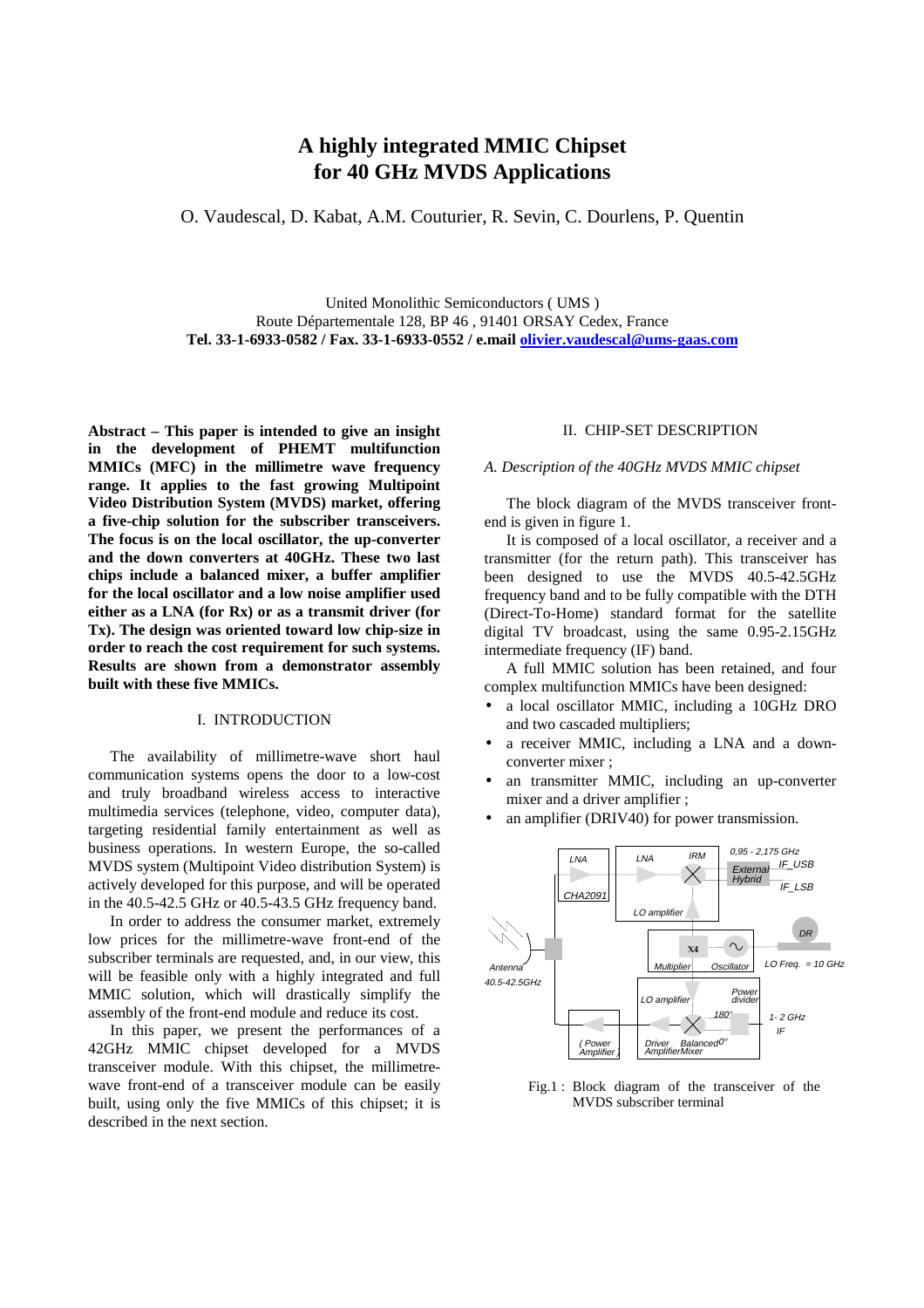All the four MMICs and the CHA2091 (used as the first stage in the receiver path) use UMS pseudomorphic HEMT MMIC process (PH25) with 0.25µm Al gates, dedicated to very low-noise and small/medium power circuits up to 40GHz. The typical noise figure of PH25 transistors is 1.5dB with 8dB of associated gain at 40GHz.

The photograph of the demonstrator assembly is given in figure 2. The purpose of this assembly is to demonstrate the functionality of the MMICs and not at all to make a real radio for MVDS. The local oscillator (LO) is placed in the left cavity with an external resonator while the RF input (top) and RF output (bottom) are available on the right hand. For the receiver, we use an external SMD broadband quadrature coupler.



Fig.2 : Photograph of the MVDS transceiver demonstrator at 40GHz.

#### *B. Local oscillator MMIC*

This MMIC integrates an X-band DRO and a cascade of two frequency multipliers by 2 as described by the schematic of the figure 3.



Fig.3 : Principle of the local oscillator

The layout of this oscillator is presented in figure 4.



Fig.4 : Layout of the local oscillator. The chip size is 3.4mm<sup>2</sup>

The oscillator circuit is stabilised by an off-chip dielectric resonator. It can be adjusted from 9.75GHz to 10.25GHz. After frequency multiplication, this circuit provides 11dBm of power in the LO frequency band 39.5-40.5GHz.

The rejection at the first sub-harmonic at 20 GHz is higher than 30dBc and the rejection of the second harmonic is higher than 16dBc.

The output signal is split in two ways in order to feed the up- and down-converter circuits by an on-chip Lange coupler providing +8dBm for each port. The phase noise measured at 100kHz from carrier at 39.5GHz is 100dBc/Hz.

## *C. Receiver circuits*

The receiver path is composed by two MMIC circuits.

The first one is a MFC down-converter which integrates a 40GHz LNA, a 40GHz local oscillator buffer amplifier and an image rejection mixer (IRM). The schematic is resumed by the figure 5.



Fig.5 : Principle of the receiver down-converter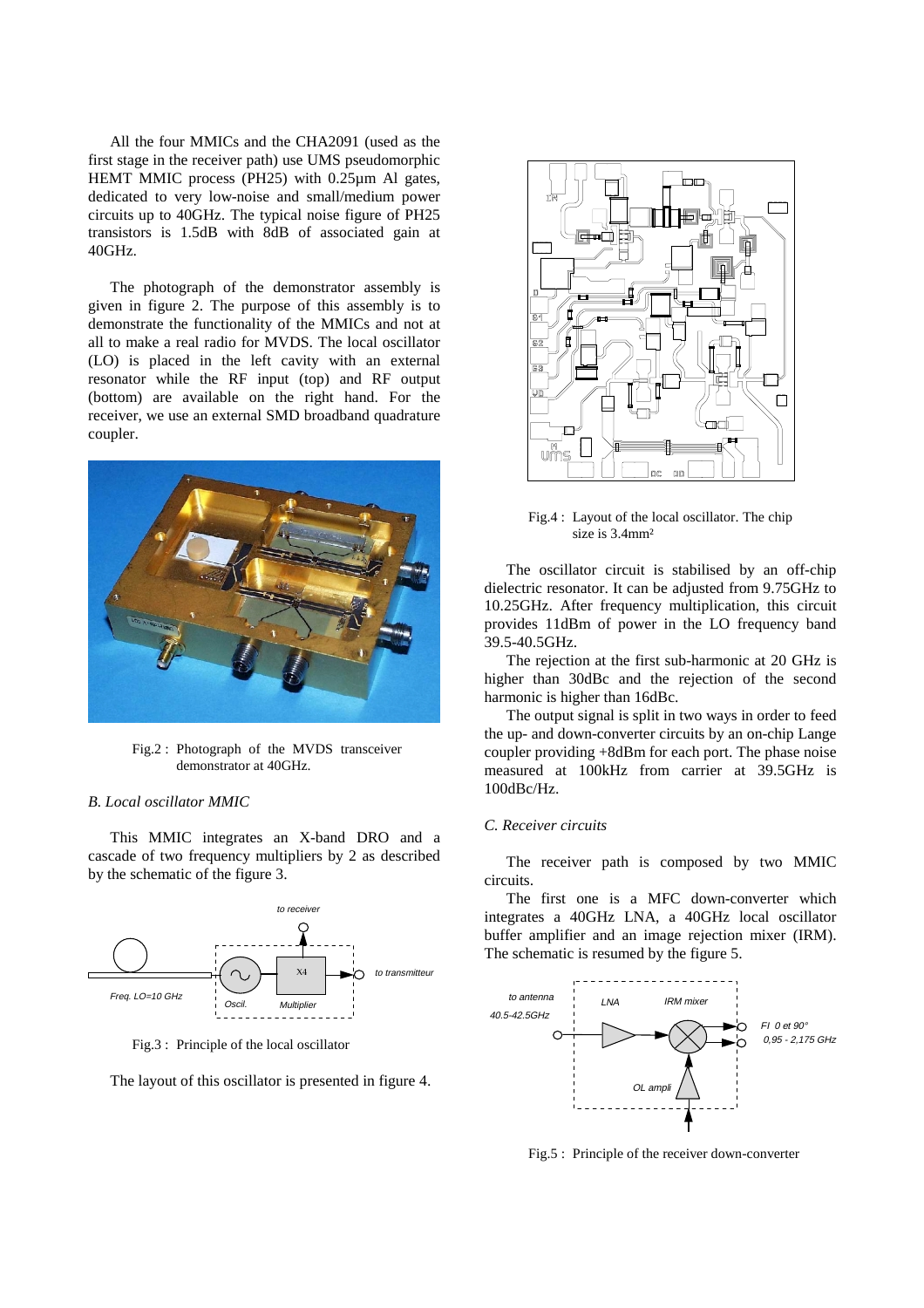The mixer is based on cold FETs structures. The benefit is to not need any drain voltage supply and so to simplify the DC supply design.

To realise a SSB mixer, only two individual cells balanced in quadrature are requested.

The in-phase and 90° RF signals are obtained using a Lange coupler and the IF signals must be recombined off-chip for image frequency rejection. The layout of this MMIC is displayed in figure 6.



Fig.6 : Layout of the down-converter MFC. The chip size is 4.3mm²

The second MMIC circuit is the UMS catalogue product low noise amplifier CHA2091 (figure 7).



Fig.7: Photograph of the LNA CHA2091

This two-stage amplifier exhibits a 14dB gain and a 3.0dB noise figure in the 36 to 40 GHz frequency band. The use of this amplifier can be extended up to 43GHz, and so be used for these applications.

The overall measured receiver path conversion gain is higher than 20dB in Upper Side Band (USB), and the image frequency rejection is better than 20dBc. The results in Lower Side Band (LSB) are almost the same but the slope is different due to a different combination of the frequency slope of the IF filter, of the RF one and of the CHA2091 itself. The overall Noise Figure is lower than 4.0dB, accounting for a 1.0dB degradation brought back by the MFC down-converter (compared to the 3.0dB of the CHA2091 itself).

The LO buffer amplifier of the MFC is useful to isolate the mixer from the external (assembly) and also to reduce the required power for the LO (typically 0dBm) that may radiate from the bonding wire. This feature is very important to reduce the level of the spurious in the radio, as the specifications are more and more demanding on these aspects.

Two accesses are provided for the IF in order to use the IF external quadrature combiner for the image suppression.

The conversion gain and image rejection results shown in figure 8 include all the effects of the assembly and external hybrid combiner (shown in figure 2).



Fig.8: Full Hybrid measurement: Conversion Gain (USB & LSB), Image Rejection and Noise Figure

#### *D. Transmitter circuits*

The transmitter path is composed also by two MMIC circuits.

The first one is a MFC up-converter which integrates a LO buffer amplifier, an IF input splitter circuit, a balanced mixer for LO rejection, and a two-stage driver amplifier. These four parts are described by the schematic of the figure 9 below.



Fig.9: Principle of the receiver up-converter